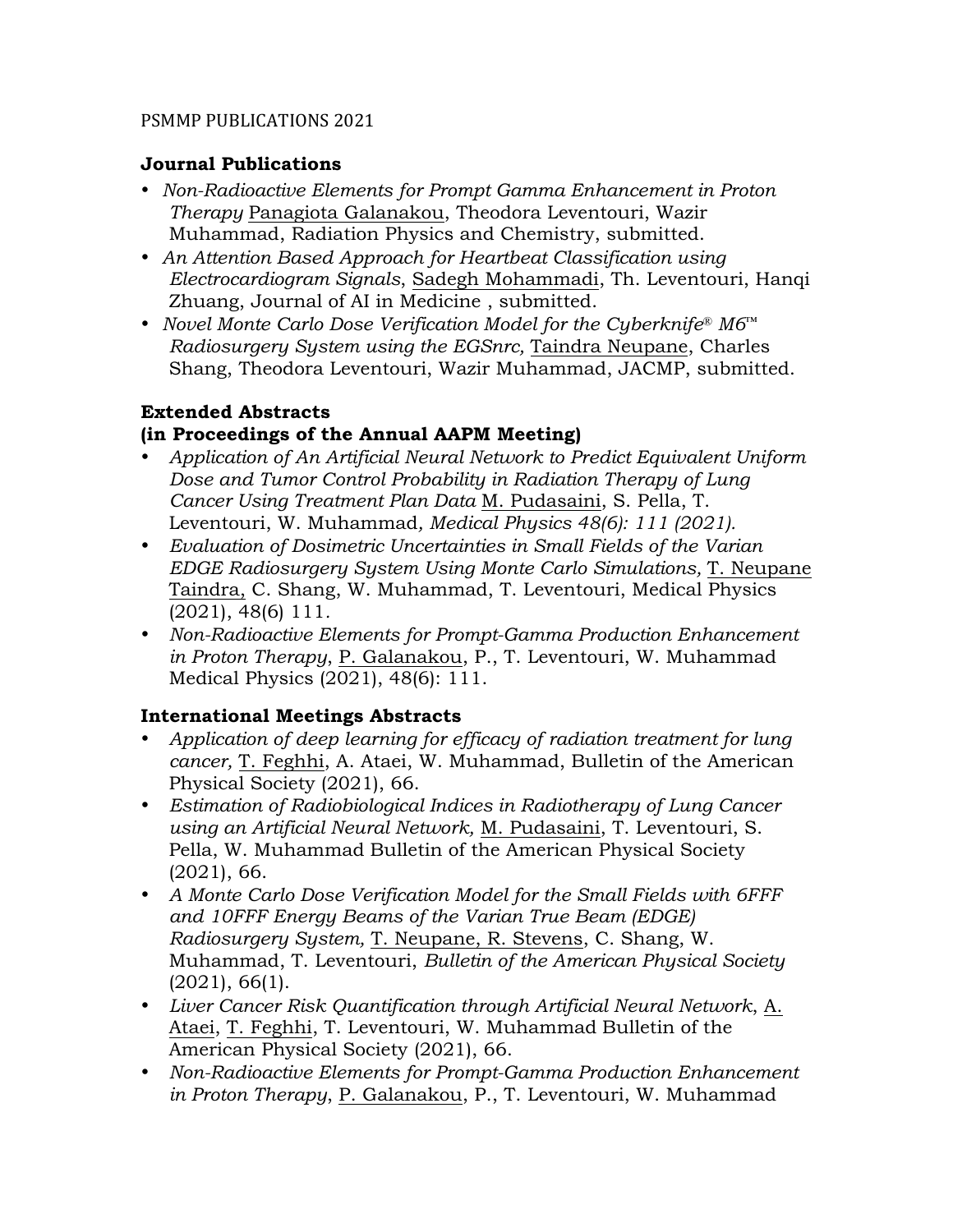Medical Physics

• *Application of deep learning for efficacy of radiation treatment for lung cancer,* T. Feghhi, A. Ataei, W. Muhammad, *Bulletin of the American Physical Society* (2021), 66.

## **2021 FLAAPM Spring Meeting Virtual, March 11-12, Orlando FL**

• *Application of deep learning for efficacy of radiation treatment for lung cancer,* T. Feghhi, A. Ataei, W. Muhammad.

• *Estimation of Radiobiological Indices in Radiotherapy of Lung Cancer using an Artificial Neural Network,* M. Pudasaini, T. Leventouri, S. Pella, W. Muhammad*.*

• *A Monte Carlo Dose Verification Model for the Small Fields with 6FFF and 10FFF Energy Beams of the Varian True Beam (EDGE) Radiosurgery System,* T. Neupane, R. Stevens, C. Shang, W. Muhammad.

• *Liver Cancer Risk Quantification through Artificial Neural Network*, A. Ataei, T. Feghhi, T. Leventouri, W. Muhammad.

• *Application of deep learning for efficacy of radiation treatment for lung cancer,* T. Feghhi, A. Ataei, W. Muhammad.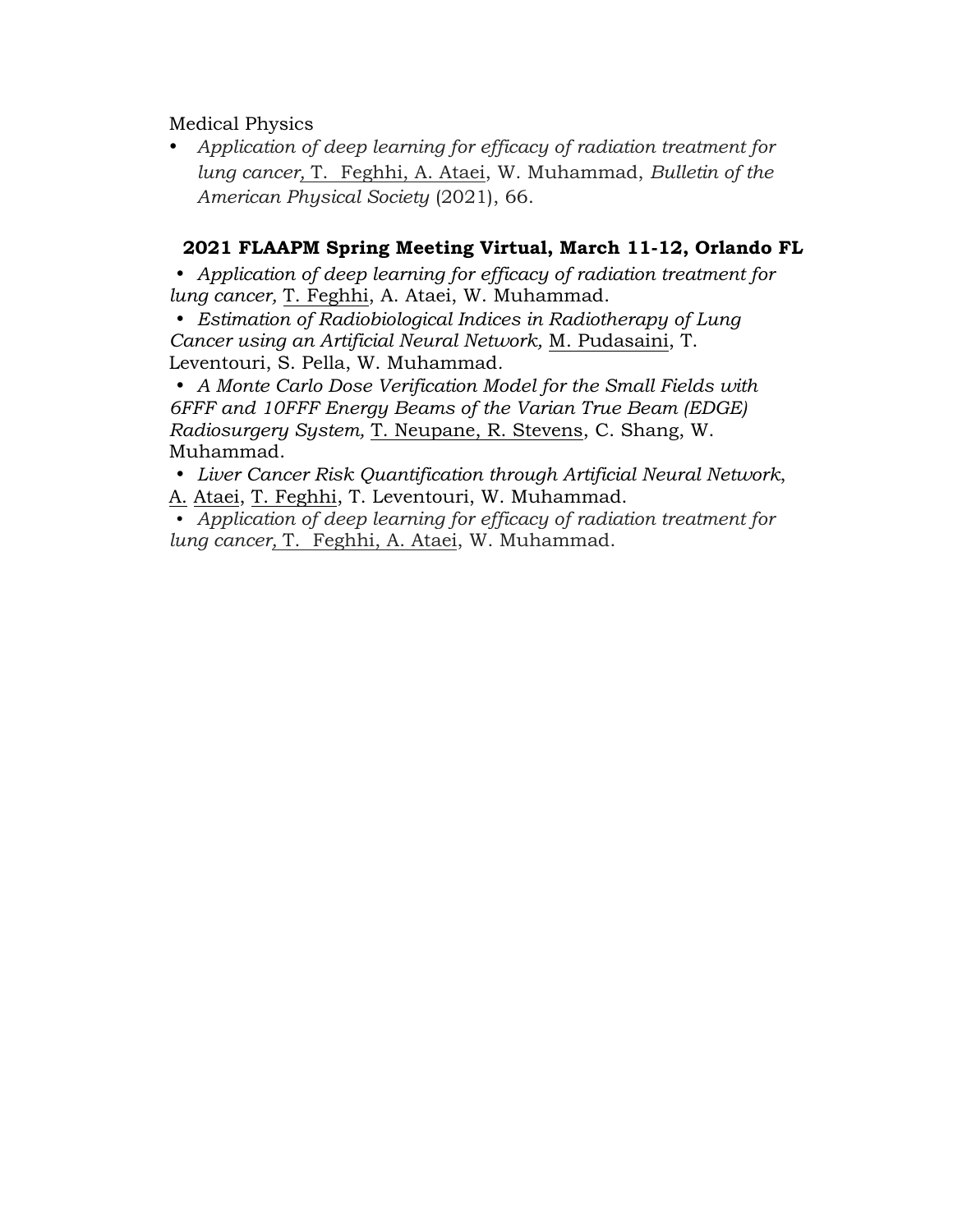(Students names are underlined)

- *Dosimetric comparison of treatment plans computed with Finite Size Pencil Beam and Monte Carlo algorithms using the InCiseT Multileaf collimator equipped CyberKnife® system,* Kalpani Udeni Galpayage, Charles Shang, Theodora Leventouri, Journal of Medical Physics, **45** March 3, (2020).
- *Stereotactic Body Radiation Therapy (SBRT) Lung Cancer Treatment Plans Comparison between HD MLC and Normal MLC*, M Pudasaini, S Pella, T Leventouri, W Muhammad, Medical Physics **47** (2020).
- *Investigation of Carbon Ion Radiation Therapy Range Uncertainties Via Prompt Gamma Rays Monitoring P Galanakou, T Leventouri, W Muhammad,* Medical Physics **47** (2020).
- *Monte Carlo Simulations of Varian Pro-Beam Compact Single-Room Proton Therapy System,* S. String, W. Muhammad, C. Shang *Medical Physics* (2020).

### **2020 AAPM Annual (Virtual Presentations)**

- *Potential Efficacy of Monte Carlo Dose Calculation for 6MV FFF Beam of M6 CyberKnife using BEAMnrc and DOSXYZnrc in EGSnrc Code System*, Neupane T, Shang C, Muhammad W, Leventouri T.
- *Stereotactic Body Radiation Therapy (SBRT) Lung Cancer Treatment Plans Comparison between HD MLC and Normal MLC,* M. Pudasaini, S. Pella, Th. Leventouri, W. Muhammad.
- *Monitoring Prompt Gamma (PG) emission for reducing range uncertainties of carbon ion radiation for cancer treatments,* P. Galanakou, T. Leventouri, W. Muhammad.
- *Building a Dose Verification Model for M6 Cyberknife System using Monte Carlo Simulation.* Neupane T, Shang C, Muhammad W, Leventouri T, in the Joint AAPM/COMP.

#### **2020 APS March Meeting (Virtual Presentations)**

- *Characterization of neuroblastoma SH-SY5Y cell lines using dielectrophoresis,* Samaneh Rikhtehgaran, Luc T Wille, Th. Leventouri, Jianning Wei, E Du.
- *Potential Efficacy of Monte Carlo Dose Calculation for 6MV FFF Beam of M6 CyberKnife using BEAMnrc and DOSXYZnrc in EGSnrc Code System*, Neupane T, Shang C, Muhammad W, Leventouri T.
- *Stereotactic Body Radiation Therapy (SBRT) Lung Cancer Treatment Plans Comparison between HD MLC and Normal MLC,* M. Pudasaini, S. Pella, Th. Leventouri, W. Muhammad.
- *Monitoring Prompt Gamma (PG) emission for reducing range uncertainties of carbon ion radiation for cancer treatments,* P. Galanakou, T. Leventouri, W. Muhammad.

#### **2020 FLAAPM, Spring Meeting, February 28-29, Orlando FL (in person)**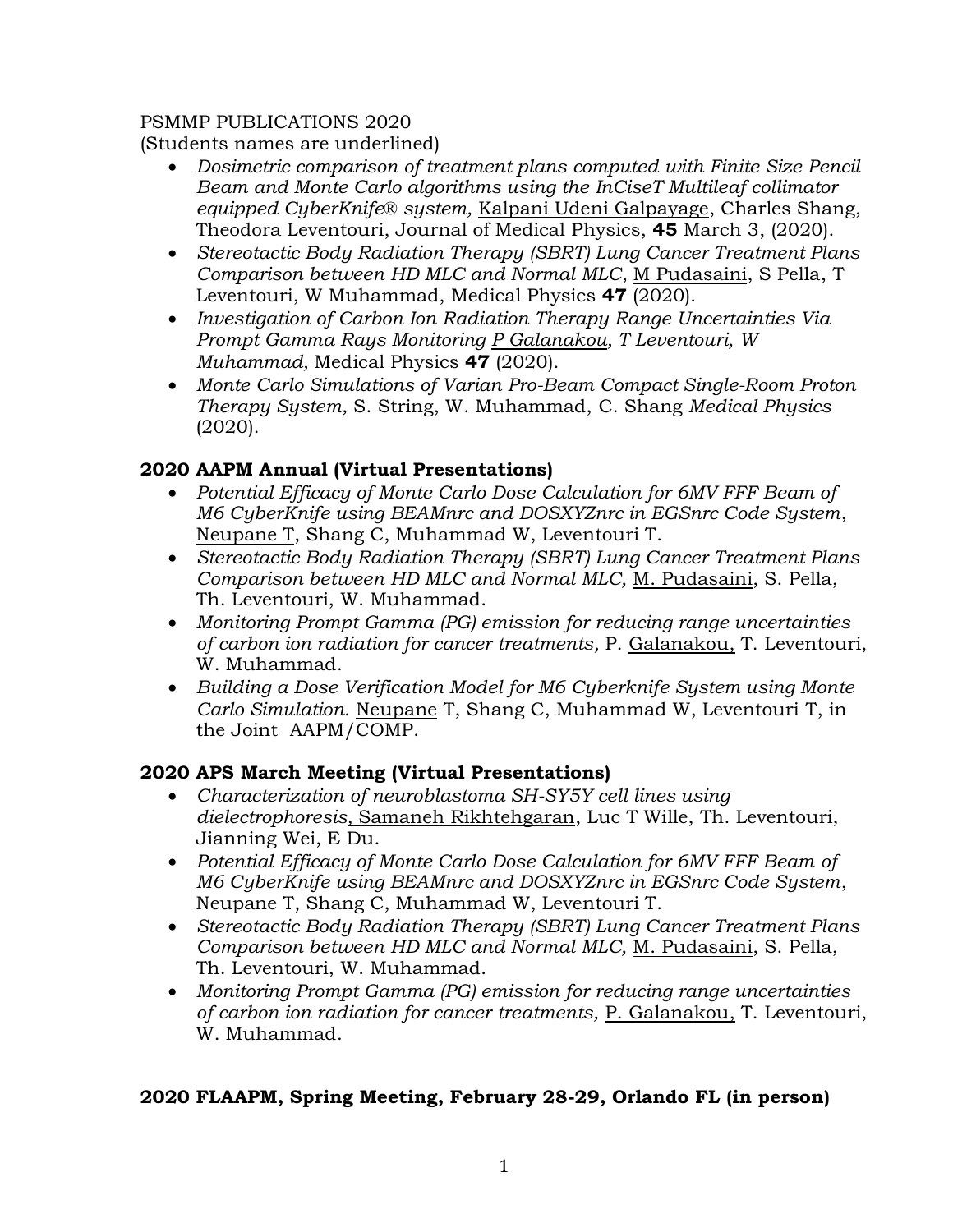- *Potential Efficacy of Monte Carlo Dose Calculation for 6MV FFF Beam of M6 CyberKnife using BEAMnrc and DOSXYZnrc in EGSnrc Code System*, Neupane T, Shang C, Muhammad W, Leventouri T.
- *Low energy proton beam contribution to the Spread-Out Bragg Peak* P. Galanakou, Th. Leventouri, S. String, W. Muhammad, FLAAPM, 2020.
- *Potential Efficacy of Monte Carlo Dose Calculation for 6MV FFF Beam of M6 CyberKnife using BEAMnrc and DOSXYZnrc in EGSnrc Code System*, Neupane T, Shang C, Muhammad W, Leventouri T.

• *A study of wavelet-based denoising and a new shrinkage function for lowdose CT scans* Mohammadi, Sadegh; Leventouri, Theodora, Biomedical Physics & Engineering Express, BPEX-101275.R2, (2019).

## **AAPM Spring Meeting April 7–10, 2018 Las Vegas, NV**

• *Potential Efficacy of Monte Carlo Dose Calculations of 6MV FFF Photon Beam of M6TM CyberKnife® using the EGSnrc Program,* T. Neupane, M. Rahman, C. Shang, T. Leventouri.

## **FL-AAPM Fall Meeting, September 26-27, 2019, St. Petersburg, FL**

- *A GPU-based Simulating Annealing Algorithm for Intensity Modulated Radiation Therapy optimization,* P. Galanakou, Th. Leventouri
- *CT Calibration Curve for Proton Therapy Treatment Planning,* Ghasemi M. Ghonchehnazi, Evans Grant, Charles Shang.
- *Development of a Microfluidic Device to Sort Sperm based on their Swimmimg Potential against the Flow,* Afrouz Ataei, A.W.C. Lau, W. Asghar.

## PSMMP PUBLICATIONS 2018

• *A Fast GPU Point-cloud Registration Algorithm*, Md Mushfiqur Rahman Panagiota Galanakou, Georgios Kalantzis, 2018 19th IEEE/ACIS International Conference on Software Engineering, Artificial Intelligence, Networking and Parallel/Distributed Computing (SNPD).

## **Journal extended Abstracts**

- *A Dosimetric Comparison of IMR Vs VMAT Optimization in Early Stage Whole Breast Cancer*, S Pella, N Moshiri, T Leventouri, SU**‐**I**‐**GPD**‐**P**‐**18 Medical Physics **45**, 2018
- *Dosimetric Evaluations of the Bladder and Rectum in Brachytherapy Treatments Using Multi***‐***Lumen Cylinders,* N Dumitru1, M Shojaei, S Pella, T Leventouri, SU**‐**I**‐**GPD**‐**T**‐**38 Medical Physics **45** (2018).
- *Dose Rate Dosimetric Effects During the 6 MV Flattening Filter Free RapidArc***‐***Based Stereotactic Body Radiation Therapy On Lung* N Dumitru,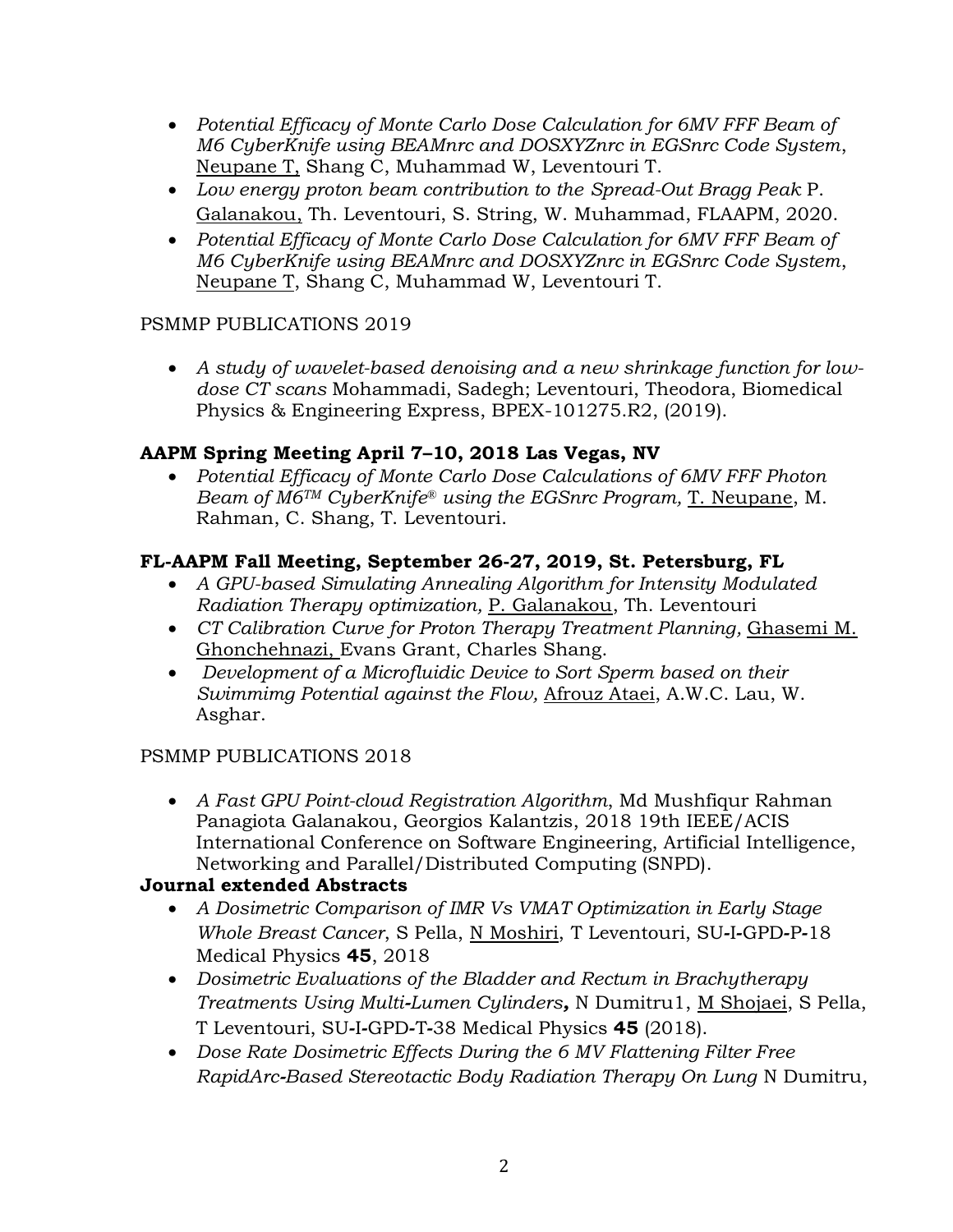M Pudasaini, S Pella, T Leventouri, SU**‐**I**‐**GPD**‐**T**‐**403 Medical Physics **45**, (2018).

- *Potential Efficacy of Monte Carlo Dose Calculations of 6MV FFF Photon Beam of M6TM CyberKnife® using the EGSnrc Program,* T. Neupane, M. Rahman, C. Shang, T. Leventouri, AAPM Spring Meeting April 7–10, 2018, Las Vegas, NV.
- *Dosimetry Effects of Small Field Sizes Between Treatment Plans Computed with Finite Size Pencil Beam Algorithm (FSPB) and Monte Carlo Algorithm (MC) Using InCise™ Multileaf Collimators Equipped CyberKnife System (CK*‐*MLC),* K Galpayage Dona, C Shang, Z Christ, A Shramm, B Erika, J Cole, B Rashmi, M Kasper.
- *A study on the Consistency of Treatment Planning and Delivery for Endometrial Cancer treatments with Multi-Lumen Cylinders for High Dose Rate Brachytherapy* ECMP 2018 (European Congress of Medical Physics) Copenhagen, Denmark, Aug 23 -25 Nicolae Dumitru, Marjan Shojaei, Silvia Pella, Th. Leventouri.

# **FL-AAPM Spring Meeting February 22-24, 2018, Orlando FL**

- *Selection of Functional Human Sperm with Microfluidic Sorting Device* A Ataei, AWC Lau, Th Leventouri, W Asghar, S Pella
- *Radio-Biological Consequences Due To Applicator Displacement In Savi Treatments With APBI For Under Evaluated Applicators At The Cavity Evaluation Process.* P. Galanakou*,* S. Pella, Th. Leventouri
- *Dosimetric and Radiobiological Effect Differences between Plans from High Definition MLC and Standard MLC for SBRT Lung Cancer*, M. Pudasaini, N. Dumitru, S. Pella, Th. Leventouri
- *Medical Physics Computational Research*, M. Rahman, G. Galanakou, G. Gibbard, Th. Leventouri, G. Kalantzis

# PSMMP PUBLICATIONS 2017

- *A GPU accelerated simulation annealing algorithm for IMRT optimization,* P. Galanakou, T. Leventouri, A. Georgakilas, G. Kalantzis, (IEEE proc. SNPD 2017).
- *A Novel Test to Verify the Accuracy and Limitations of the Cyberknife M6 Fiducial Synchrony® Respiratory Tracking for Linear and Rotational Respiratory Tumor Motion.* G Gibbard, C Shang IJROBP **99** (2), E663; 2017.
- *Radiobiological plan evaluation parameters for fractionated highdose rate gyn brachytherapy,* M. Shojaei, M. Rahman, S. Pella, G. Kalantzis (ICSHM 2017).

## **Journal extended Abstracts**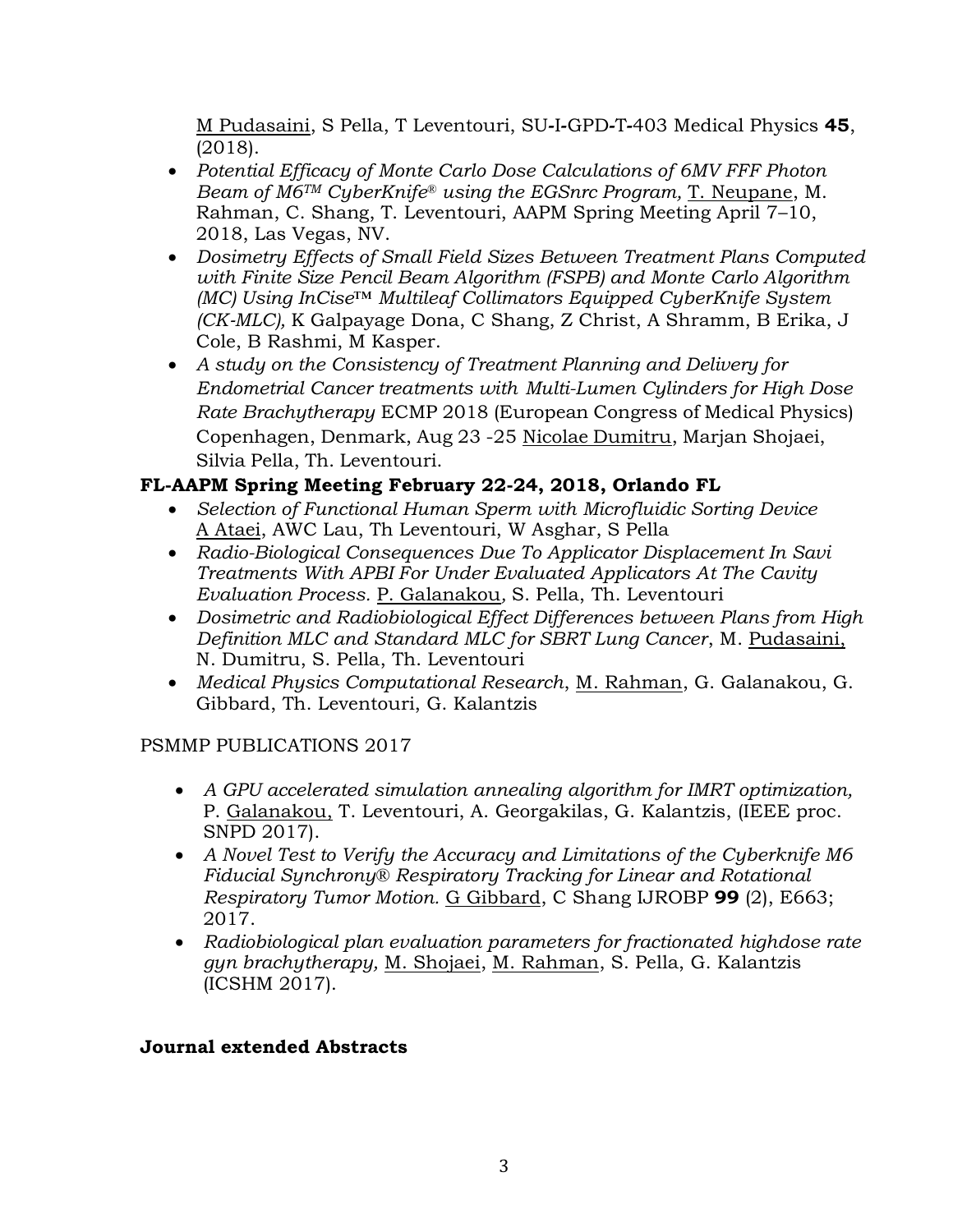- *Effects of Therapeutic Radiation On Sperm in Prostate External Radiotherapy* SU-I-GPD-J-92 Medical Physics **44**, 2017. A Ataei\*, T Leventouri, S Pella.
- *Implementation of a Parallel Simulating Annealing Algorithm for Intensity Modulated Radiation Therapy Optimization*, SU-I-GPD-J-99, Medical Physics **44**, 2017, P Galanakou\*, T Leventouri, G Kalantzis.
- *Consistency of Treatment Volume Vs. Bladder and Rectum Anatomical Variations with Fractionated High-Dose Rate GYN Brachytherapy Using Multi Lumen Cylinders,* SU-I-GPD-J-104, Medical Physics **44**, 2017, M Shojaei\*, N Dumitru, S Pella, T Leventouri
- *Dosimetric Implications of the Organs at Risk in Vaginal Cuff Brachytherapy with Multi-Lumen Cylinder,* SU-I-GPD-T-37, Medical Physics **44**, 2017, N Dumitru, M Shojaei, S Pella, T Leventouri
- *The Consistency Dosimetric Analysis of the Accelerated Breast Brachytherapy,* J. Pinder, S. Chandrasekara, M. Hyvärinen, S. Pella, T. Leventouri, ESTRO 36, 5 - 9 May 2017, Vienna Austria.

# **FL-AAPM Spring Meeting April 28-30, 2017, Orlando FL**

- *Matlab toolkit for physics QA.* M. Mushfiqur Rahman, T. Leventouri, Georgios Kalantzis.
- *Evaluation of Sperm Quality Affected by Therapeutic Rad*iation A. Ataei, S. Pella, Th. Leventouri.
- *Impact of the Dosimetric Consequences From Minimal Displacements throughout the Treatment Time in APBI With Savi Applicators,* Shereen Chandrasekara, Silvia Pella, Janeil Pinder.
- *The Consistency Dosimetric Analysis of the Accelerated Breast Brachytherapy*, J.Pinder, S. Chandrasekara, M. Hyvärinen, S. Pella, Th. Leventouri.
- *The Consistency of Treatment Volume with Fractionated High-Dose Rate GYN Brachytherapy Using Multi Lumen Cylinders*, M. Shojaei, N. Dumitru, M. Hyvarinen, J. Pinder, S. Pella, Th. Leventouri.

# PSMMP PUBLICATIONS 2016

- *"The Advantages of Collimator Optimization for Intensity Modulated Radiation Therapy"* International Journal of Cancer Therapy and Oncology (IJCTO). Brian E. Doozan, 2016, submitted.
- *"Phantom Study incorporating a diode array into the TPS for patient-specific QA*", C. Casey, Z. Ouhib, Th. Leventouri, J. Applied Clinical Medical Physics (JACMP), submitted 2016*.*
- *Dosimetric and radiobiological comparison of CyberKnife M6™ InCise multileaf collimator over IRIS™ variable collimator in prostate stereotactic body radiation therapy,* [Vindu Kathriarachchi,](http://www.ncbi.nlm.nih.gov/pubmed/?term=Kathriarachchi%20V%5Bauth%5D) [Charles Shang,](http://www.ncbi.nlm.nih.gov/pubmed/?term=Shang%20C%5Bauth%5D) [Grant](http://www.ncbi.nlm.nih.gov/pubmed/?term=Evans%20G%5Bauth%5D)  [Evans,](http://www.ncbi.nlm.nih.gov/pubmed/?term=Evans%20G%5Bauth%5D) Th. [Leventouri,](http://www.ncbi.nlm.nih.gov/pubmed/?term=Leventouri%20T%5Bauth%5D) and G. [Kalantzis](http://www.ncbi.nlm.nih.gov/pubmed/?term=Kalantzis%20G%5Bauth%5D)**,** J Med Phys **41,** 135-143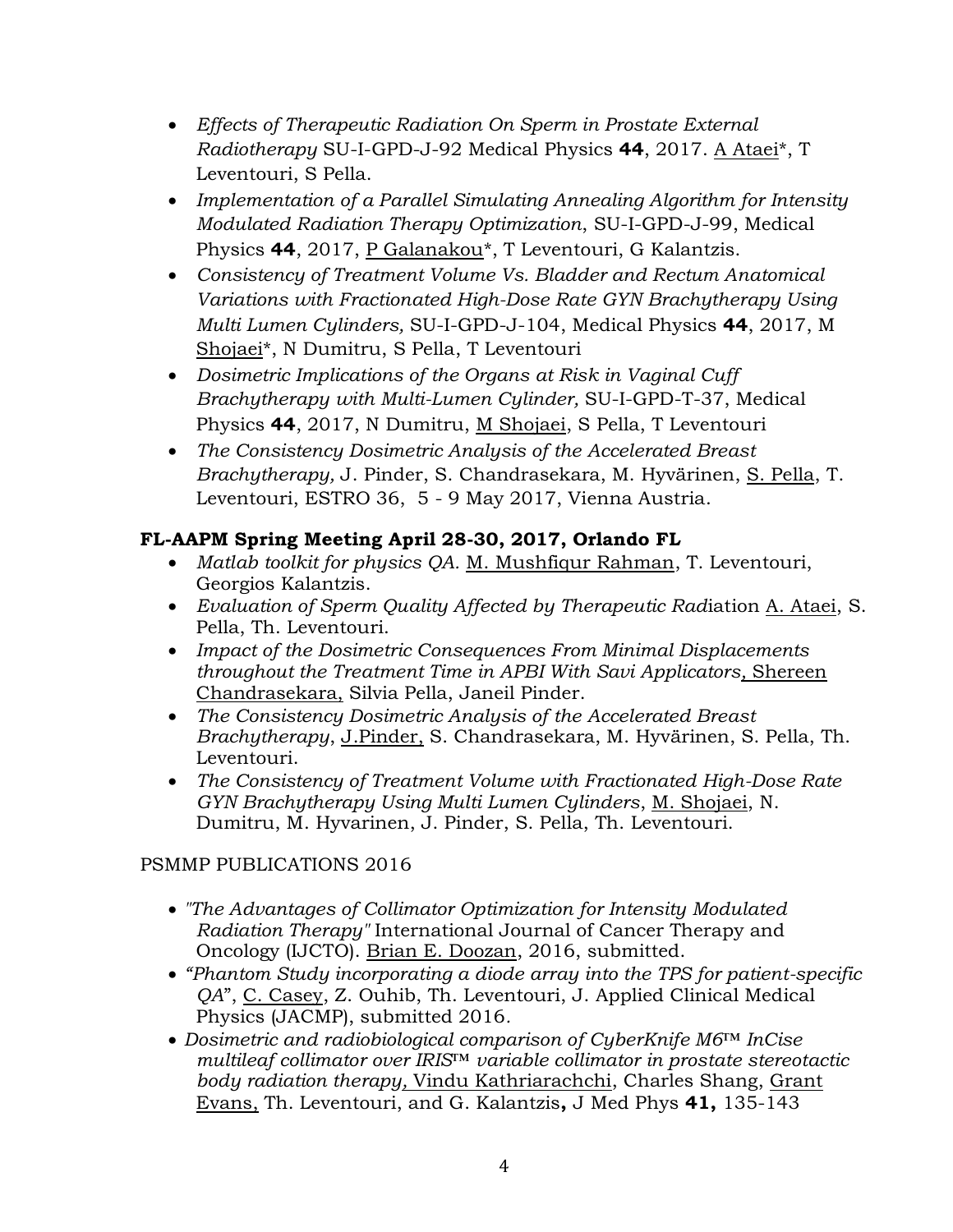(2016).

## **International/National Meetings**

### **AAPM 2016 July 31-August 4, 2016, Washington D.C.**

- *[Impact Of The Dosimetric Consequences From Minimal Displacements](http://www.aapm.org/meetings/2016AM/PRAbs.asp?mid=115&aid=34164)  [Throughout The Treatment Time In APBI With SAVI Applicators](http://www.aapm.org/meetings/2016AM/PRAbs.asp?mid=115&aid=34164) - S* Chandrasekara, S Pella, M Hyvarinen, J Pinder.
- *ACCELERATED PARTIAL BREAST IRRADIATION USING SAVI, MULTI LUMEN MAMMOSITE AND CONTURA APPLICATORS S. Pella (invited speaker), A*. Kyriacou, M. Chilukuri.
- *[The Importance of Immobilization Devices in Brachytherapy Treatments](http://www.aapm.org/meetings/2016AM/PRAbs.asp?mid=115&aid=34465)  [of Vaginal Cuff](http://www.aapm.org/meetings/2016AM/PRAbs.asp?mid=115&aid=34465)* - M Shojaei, N Dumitru, S Pella, A Bacala.
- *[The Consistency Dosimetric Analysis of the Accelerated Breast](http://www.aapm.org/meetings/2016AM/PRAbs.asp?mid=115&aid=34501)  [Brachytherapy](http://www.aapm.org/meetings/2016AM/PRAbs.asp?mid=115&aid=34501) -* J Pinder, S Chandrasekara, S Pella, A Bacala.
- *[A Study of the Consistency of Brachytherapy Treatments for Vaginal Cuff](http://www.aapm.org/meetings/2016AM/PRAbs.asp?mid=115&aid=34346)* M Shojaei, S Pella, N Dumitru, A Bacala.
- *[A Novel Test for Coincidence Between Light Fields and Electron Radiation](http://www.aapm.org/meetings/2016AM/PRAbs.asp?mid=115&aid=34426)  [Fields](http://www.aapm.org/meetings/2016AM/PRAbs.asp?mid=115&aid=34426) -* G Gibbard, C Shang, S Khanal.
- *[A Technique for Modeling a Diode Array Into the TPS for Lung SBRT](http://www.aapm.org/meetings/2016AM/PRAbs.asp?mid=115&aid=34360)  [Patient Specific QA](http://www.aapm.org/meetings/2016AM/PRAbs.asp?mid=115&aid=34360) -* C Curley, Z Ouhib, T Leventouri.
- *[A Potential Real Time AQA for Cyberknife Cones and MLC Based](http://www.aapm.org/meetings/2016AM/PRAbs.asp?mid=115&aid=34470)  [Treatments](http://www.aapm.org/meetings/2016AM/PRAbs.asp?mid=115&aid=34470) -* C Shang, G Gibbard, J Cole, A Schramm, T Leventouri, S Khanal.

## **2016 ASTRO Annual Meeting, September 25-28, Boston MA**

• THE IMPORTANCE OF LOCALIZATION AND IMMOBILIZATION IN TREATMENT FOR ENDOMETRIAL CANCER WITH hdr BRACHYTHERAY USING MULTI LUMEN CYLINDERS, N. Dumitru, M. Hyvarin, S. Pella, M. Shojaei.

ABS World Annual Congress, June 27-28, 2016, San Francisco, CA

- IMPACT OF THE DOSIMETRIC CONSEOUENCES FROM MINIMAL DISPLACEMENTS THROUGHOUT THE TREATMENT TIME IN APBI WITH SAVI APPLICATORS S. Chandrasekara, S. Pella, M. Hyvarin.
- DOSIMETRIC IMPLICATIONS OF THE ORGANS AT RISK IN ADJUVANT VAGINAL CUFF BRACHYTHERAPY WITH MULTI LUMEN CYLINDER APPLICATORS, N. Dumitru, M. Hyvarin, S. Pella, M. Shojaei.

## **2016 AAMD Annual Meeting, June 12-16, Atlanta GA**

- A DOSIMETRIC/BIOLOGICAL COMPARISON OF IMRT VERSUS RAPID ARC OPTIMIZATION IN WHOLE BREASY WITH AXILLARY NODE IRRADIATION S. Pella (invited speaker), N. Moshiri.
- Does Image Guidance Need to be Performed Before Every Session in Accelerated Partial Brest Irradiation With High-Dose-rate Brachytherapy? Implications on Treatment Planning and Fractional CT Scanning, S. Chandrasekara, J Pinder, M Shojaei, Silvia Pella, International journal of radiation oncology, biology, physics **96**(2S): E546 55 October 2016 57. DOI: 10.1016/j.ijrobp.2016.06.1995.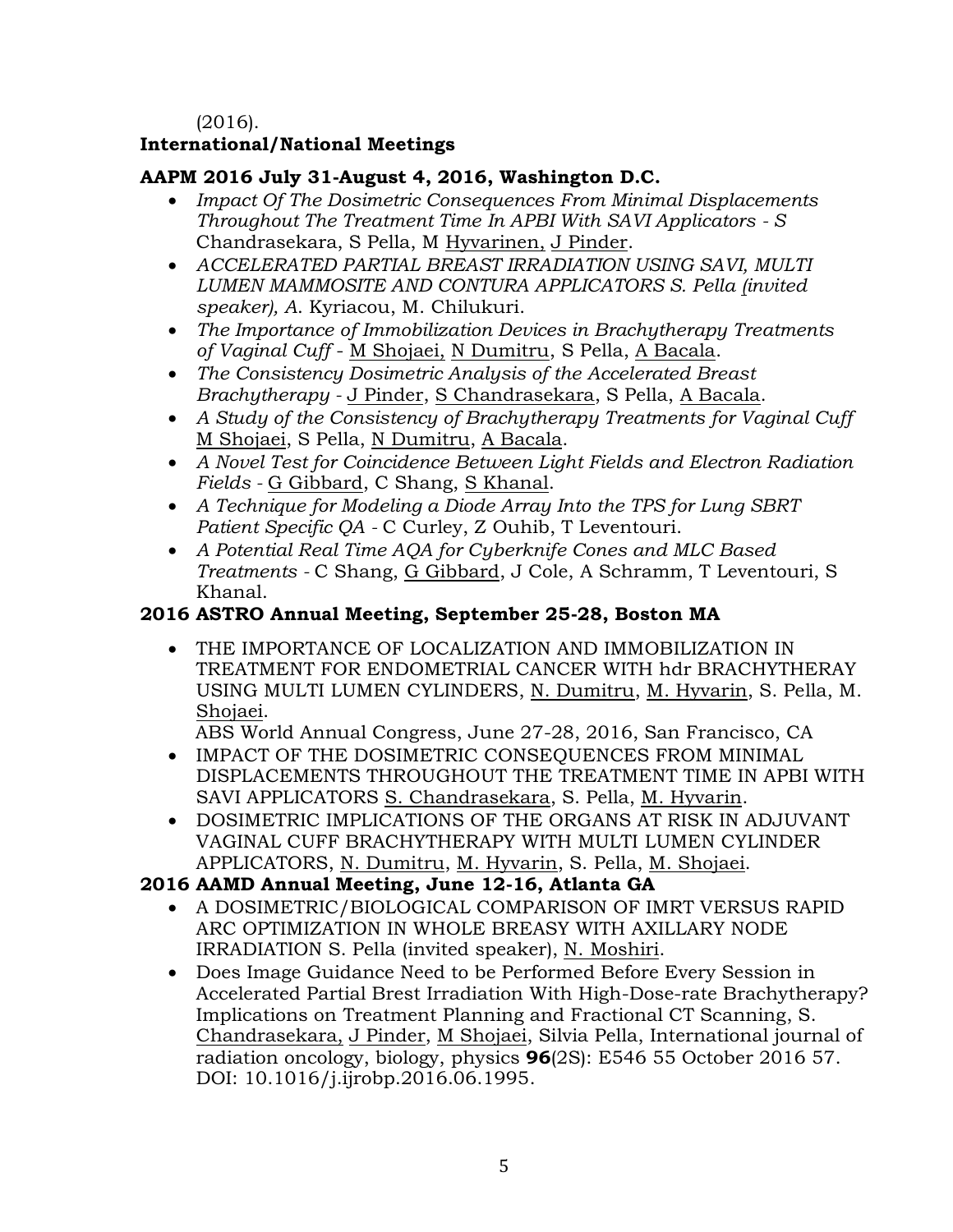• The Importance of Localization and Immobilization in Treatment for Endometrial Cancer With High-Dose-Rate Brachytherapy Using Multilumen Cylinders, M. Shojaei, N. Dumitru, S. Chandrasekara, J. Pinder, M. Hyvarin, C. Curley, S. Pella, International Journal of Radiation Oncology, Biology, physics **96** (2S): E688: 55 October 2016, 57 DOI: 10.1016/j.ijrobp.2016.06.2350.

## **2016 ESTRO Annual Meeting April 29-May 3, Turin, Italy**

DOSIMETRIC CONSEQUENCES FROM MINIMAL DISPLACEMENTS IN APBI BRACHYTHERAPY USING THE SAVI APPLICATOR S. Chandrasekara, S. Pella, J. Pindel.

## **2016 FLAAPM Spring Meeting April 28-30, Orlando FL**

Oral Presentations

- Suraj Khanal, *A potential real-time AQA for Cyberknife Cones and MLC based treatments.*
- Stephanie Lewkowitz, *Sparse Modeling Applied to Patient Identification for Safety in Medical Physics Treatment.*
- Casey Curley, *Modeling the measurement environment: a dosimetric study for lung stereotactic body radiation therapy patient specific quality assurance.*

Poster Presentations

- Shereen Chandrasekara, *Assess variation in dose for OARs and importance of immobilization when using SAVI applicators*
- Grant Gibbard, *Validation of a novel real time QA device*
- Sadegh Mohammadi, *Investigation of 3 penalty methods for IMRT treatment planning*

#### PSMMP PUBLICATIONS 2015

- *Evaluation of surface dose outside the treatment area for five breast cancer irradiation modalities using thermo-luminescent dosimeters*, Suraj P. Khanal, Zoubir Ouhib, Rashmi K Benda, Th. Leventouri, Intern. J. Cancer Therapy and Oncology, **3**, 2015 ISSN 2330-4049.
- *A computational study on different penalty approaches for constrained optimization in radiation therapy treatment planning with a simulated annealing algorithm,* Sadegh Mohamadi, Charles Shang, Zoubir Ouhib, Th. Leventouri, Georgios Kalantzis, 16th IEEE/ACIS International Conference on Software Engineering, Artificial Intelligence, Networking and Parallel/ Distributed Computing (SNPD) June 1-3, 2015, Takamatsu, Japan DOI:10.1109/SNPD.2015.7176174.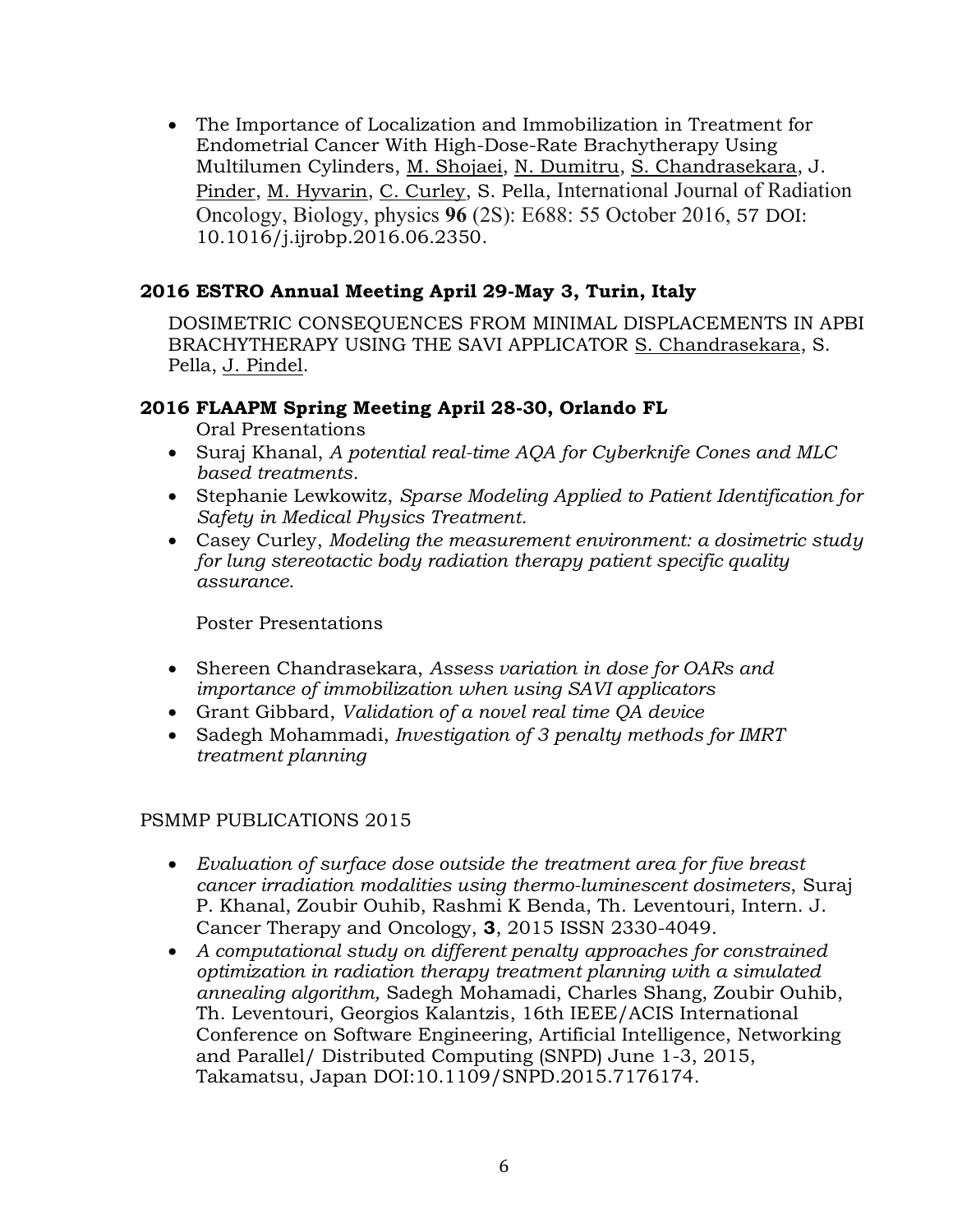- *A GPU-based Pencil Beam Algorithm for Dose Calculations in Proton Radiation Therapy*, Georgios Kalantzis, Th. Leventouri, Hidenobu Tachibana, Charles Shang, Int. J. of Networked and Distributed Computing, **3** 243-249, 2015 ISSN: 2211-7946.
- *A computational tool for patient specific dosimetry and radiobiological modeling of selective internal radiation therapy with 90Y microspheres,* Georgios Kalantzis, Th. Leventouri, Aditiya Apte, Charles Shang, Appl. Radiation and Isotopes, **105**, 123-129, 2015 DOI: 10.1016/j.apradiso.2015.08.009.
- *[Dosimetric Evaluations Due to Minimal Displacements in Gynecological](http://www.sciencedirect.com/science/article/pii/S1538472114006187)  [High Dose Rate Brachytherapy,](http://www.sciencedirect.com/science/article/pii/S1538472114006187)* Nicolae Dumitru, Silvia Pella, Mikko Hyvarinen, Samanthia Long, Th. Leventouri, Brachytherapy, **14**, 102, 2015.
- *Will CyberKnife M6™ Multileaf collimator offer advantages over IRIS™ collimator in prostate SBRT?* Kathriarachchi V, Shang CY, Kalantzis G, Leventouri Th., Med. Phys. **42**, AAPM Spring Clinical Meeting, St. Louis MO, March 7-10, 2015.
- [Should We Use RapidArc \(VMAT\) for Breast Treatments? A Dosimetric](http://scitation.aip.org/content/aapm/journal/medphys/42/6/10.1118/1.4925057)  [Comparison of IMRT Versus VMAT Optimization in Whole Breast](http://scitation.aip.org/content/aapm/journal/medphys/42/6/10.1118/1.4925057)  [Irradiation of Early Stage Breast Cancer,](http://scitation.aip.org/content/aapm/journal/medphys/42/6/10.1118/1.4925057) SU-E-T-693[:N Moshiri Sedeh,](http://scitation.aip.org/search?value1=N+Moshiri+Sedeh&option1=author&option912=resultCategory&value912=ResearchPublicationContent) [S](http://scitation.aip.org/search?value1=S+Pella&option1=author&option912=resultCategory&value912=ResearchPublicationContent)  [Pella,](http://scitation.aip.org/search?value1=S+Pella&option1=author&option912=resultCategory&value912=ResearchPublicationContent) [T Leventouri,](http://scitation.aip.org/search?value1=T+Leventouri&option1=author&option912=resultCategory&value912=ResearchPublicationContent) [D Littlejohn](http://scitation.aip.org/search?value1=D+Littlejohn&option1=author&option912=resultCategory&value912=ResearchPublicationContent) and [T Costantino](http://scitation.aip.org/search?value1=T+Costantino&option1=author&option912=resultCategory&value912=ResearchPublicationContent) Med. Phys. **42**, 3496 (2015);<http://dx.doi.org/10.1118/1.4925057>
- *[A GPU-Based Pencil Beam Algorithm for Dose Calculations in Proton](http://scitation.aip.org/content/aapm/journal/medphys/42/6/10.1118/1.4924398)  [Radiation Therapy](http://scitation.aip.org/content/aapm/journal/medphys/42/6/10.1118/1.4924398)*, [G Kalantzis,](http://scitation.aip.org/search?value1=G+Kalantzis&option1=author&option912=resultCategory&value912=ResearchPublicationContent) [T Leventouri,](http://scitation.aip.org/search?value1=T+Leventouri&option1=author&option912=resultCategory&value912=ResearchPublicationContent) [H Tachibana](http://scitation.aip.org/search?value1=H+Tachibana&option1=author&option912=resultCategory&value912=ResearchPublicationContent) and [C Shang,](http://scitation.aip.org/search?value1=C+Shang&option1=author&option912=resultCategory&value912=ResearchPublicationContent) Med. Phys. **42**, SU-E-T-373339 (2015); <http://dx.doi.org/10.1118/1.4924398>
- *[Variations of Cardiac Dose at Different Respiratory Status in CyberKnife](http://scitation.aip.org/content/aapm/journal/medphys/42/6/10.1118/1.4925161)  [M6Treatment Plans for Accelerated Partial Breast Irradiation \(APBI\),](http://scitation.aip.org/content/aapm/journal/medphys/42/6/10.1118/1.4925161)* [S](http://scitation.aip.org/search?value1=S+Long&option1=author&option912=resultCategory&value912=ResearchPublicationContent)  [Long,](http://scitation.aip.org/search?value1=S+Long&option1=author&option912=resultCategory&value912=ResearchPublicationContent) [C Shang,](http://scitation.aip.org/search?value1=C+Shang&option1=author&option912=resultCategory&value912=ResearchPublicationContent) [G Evans](http://scitation.aip.org/search?value1=G+Evans&option1=author&option912=resultCategory&value912=ResearchPublicationContent) and [T Leventouri,](http://scitation.aip.org/search?value1=T+Leventouri&option1=author&option912=resultCategory&value912=ResearchPublicationContent) Med. Phys. **42**, SU-E-T-797: 3521 (2015); [http://dx.doi.org/10.1118/1.4925161.](http://dx.doi.org/10.1118/1.4925161)

## BOOK CHAPTER

*A GPU-based pencil beam algorithm for dose calculations of proton therapy* G. Kalantzis, T. Leventouri, H. Tachibana, C. Shang, (Studies in Computational Intelligence Vol. **612**, Editor: Roger Lee, Springer, 2015). **International/National Meetings** 

- *Will CyberKnife M6™ Multileaf collimator offer advantages over IRIS™ collimator in prostate SBRT?*, Kathriarachchi V, Shang CY, Kalantzis G, Leventouri Th. AAPM Spring Clinical Meeting, St. Louis MO, March 7-10, 2015
- *Dosimetric Consequences from Minimal Displacements in APBI with SAVI applicators* ABS Annual meeting – Orlando FL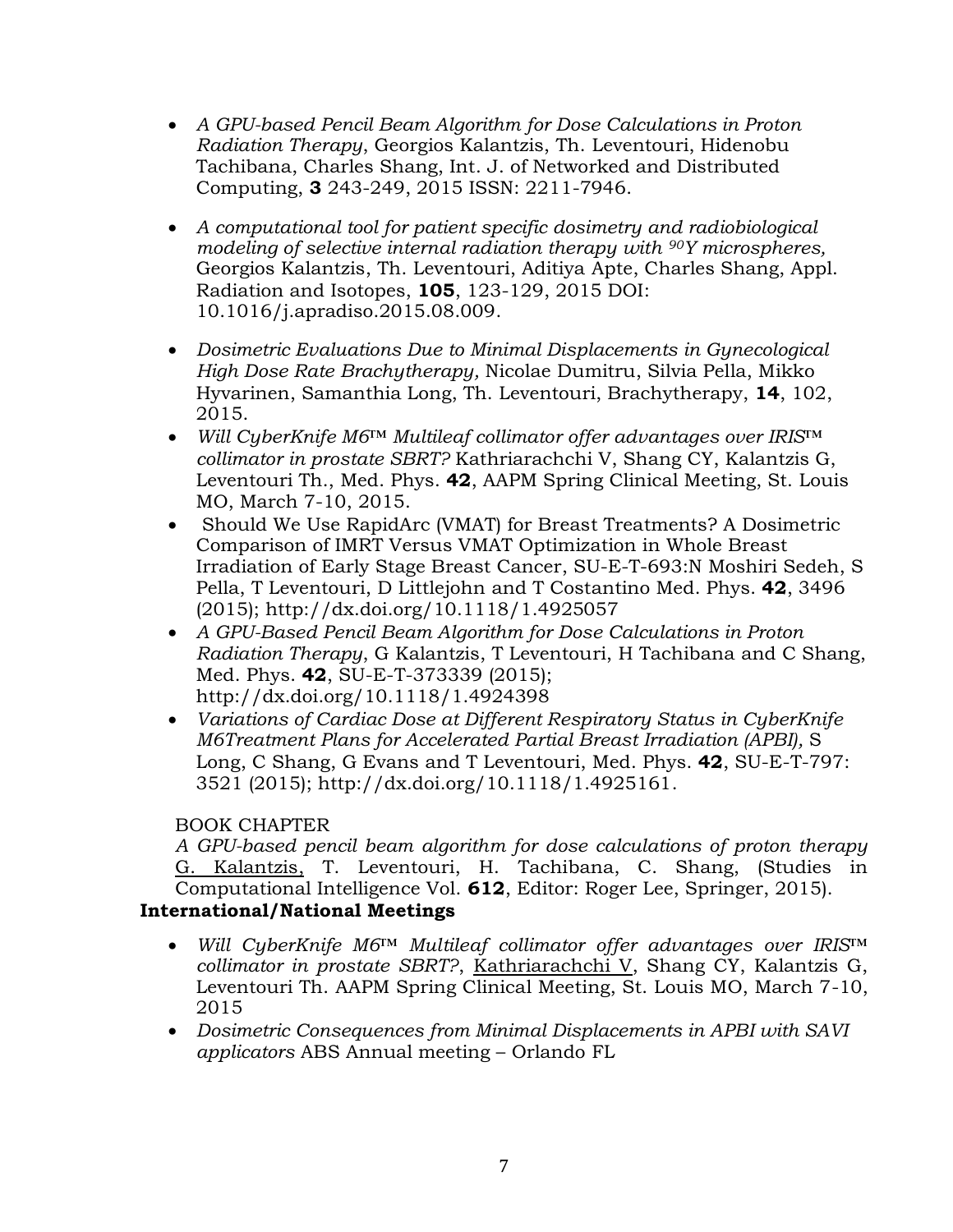- *Will CyberKnife M6™ Multileaf collimator offer advantages over IRIS™ collimator in prostate SBRT?*, Kathriarachchi V, Shang CY, Kalantzis G, Leventouri Th. FLAAPM Annual Meeting**,** Orlando FL, May 1-2, 2015.
- *A Dosimetric Study of a Heterogeneous Phantom for Lung Stereotactic Body Radiation Therapy Comparing Monte Carlo and Pencil Beam Calculations to Dose Distributions Measured with a 2-D Diode Array,* Casey Curley, Zoubir Ouhib, Th. Leventouri, FLAAPM Annual Meeting, Orlando FL, May 1-2, 2015.
- *[Variations of Cardiac Dose at Different Respiratory Status in CyberKnife](http://scitation.aip.org/content/aapm/journal/medphys/42/6/10.1118/1.4925161)  [M6Treatment Plans for Accelerated Partial Breast Irradiation \(APBI\),](http://scitation.aip.org/content/aapm/journal/medphys/42/6/10.1118/1.4925161)* [S](http://scitation.aip.org/search?value1=S+Long&option1=author&option912=resultCategory&value912=ResearchPublicationContent)  [Long,](http://scitation.aip.org/search?value1=S+Long&option1=author&option912=resultCategory&value912=ResearchPublicationContent) [C Shang,](http://scitation.aip.org/search?value1=C+Shang&option1=author&option912=resultCategory&value912=ResearchPublicationContent) [G Evans](http://scitation.aip.org/search?value1=G+Evans&option1=author&option912=resultCategory&value912=ResearchPublicationContent) and [T Leventouri,](http://scitation.aip.org/search?value1=T+Leventouri&option1=author&option912=resultCategory&value912=ResearchPublicationContent) FLAAPM Annual Meeting, Orlando FL, May 1-2, 2015.
- *Will CyberKnife M6™ Multileaf collimator offer advantages over IRIS™ collimator in prostate SBRT?* Kathriarachchi V, Shang CY, Leventouri Th., Kalantzis G, FLAAPM Annual Meeting, Orlando FL, May 1-2, 2015.

- DOSIMETRIC CONSEQUENCES FROM MINIMAL DISPLACEMENTS IN APBS WITH SAVI APPLICATORS, M. Hyvarinen S. Pella, N. Dumitru, Th. Leventouri, Annual Radiation Safety International meeting, 2014 Varna Bulgaria.
- PLANNING TECHNIQUES WITH RESULTS IN ECLIPSE AND BRAINLAB FOR SBRT LUNG TUMORS, B. Doozan, S. Pella (invited speaker), Bay Care Radiation Oncology 2014.
- MOTION CONTROL CHALENGES IN HDR BRACHYTHERAOY FOR ABPI TREATEMNT USING THE SAVI APPLICATORS, M. Hyvarinen S. Pella, N. Dumitru, Th. Leventouri, AAPM, 2014 annual.
- CHALLENGES IN MEASURING OUTPUT FACTORS FOR SMALL FIELDS UNDER 1 CM C. Smith, S. Pella, A. Bacala, Th. Leventouri, AAPM, 2014 annual.
- IMPROVING MOTION CONTROL IN HDR BRACHYTHERAPY FOR MULTY LUMEN CYLINDERS, M. Hyvarinen S. Pella, N. Dumitru, Th. Leventouri, AAPM, 2014 annual.
- PLANNING TECHNIQUES WITH RESULTS IN ECLIPSE AND BRAINLAN FOR SBRT LUNG TUMORS, S. Pella, B. Doozan, Bay Care Radiation Oncology, 2014 annual.
- INVESTIGATION OF DOSE VARIATION WITH MINOR DISPLACEMENT IN HIGH DOSE RATE BRACHYTHERAPY, M. Hyvarinen, N. Dumitru, S. Long, C. Curley, S. Pella, Th. Leventouri, International RSNA, Varna, 2014.
- CHALLENGES IN COMMISSIONING SMALL FIELDS FOR SRS TREATMENT PLANNING SYSTEMS C. Smith, A. Bacala, S. Pella, AAPM Spring, 2014.
- THE IMPORTANCE OF MOTION CONTROL IN HIGH DOSE RATE BRACHYTHERAPY TREATMENTS, M. Hyvarinen, N. Dumitru, S. Long, S. Pella, Th. Leventouri, ABS, 2014 annual.